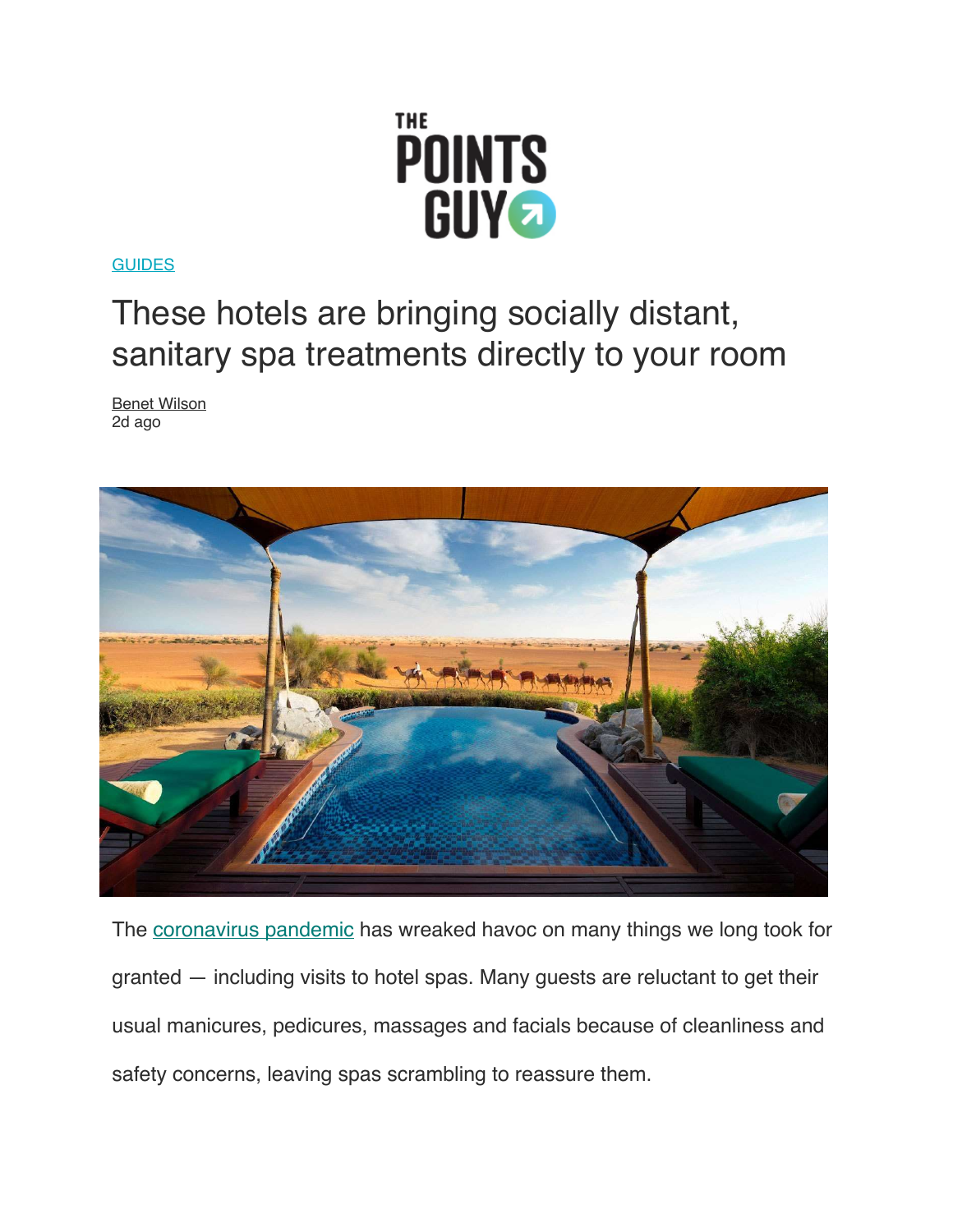Despite this, there are travelers who still want to visit the spa to help with pandemic-related stress. So for those who could use some [pampering and](https://thepointsguy.com/guide/best-spas-maldives/)  [downtime](https://thepointsguy.com/guide/best-spas-maldives/), TPG talked to several hotels offering an extra level of safety by allowing guests to enjoy spa services in the privacy of their own rooms or in socially distant spaces. Below are six hotels and resorts that offer safer spa services, along with the protocols they've put in place to make guests comfortable — and safe.

[…]

Le Barthélemy Hotel & Spa



*(Photo courtesy of Le Barthélemy Hotel & Spa)*